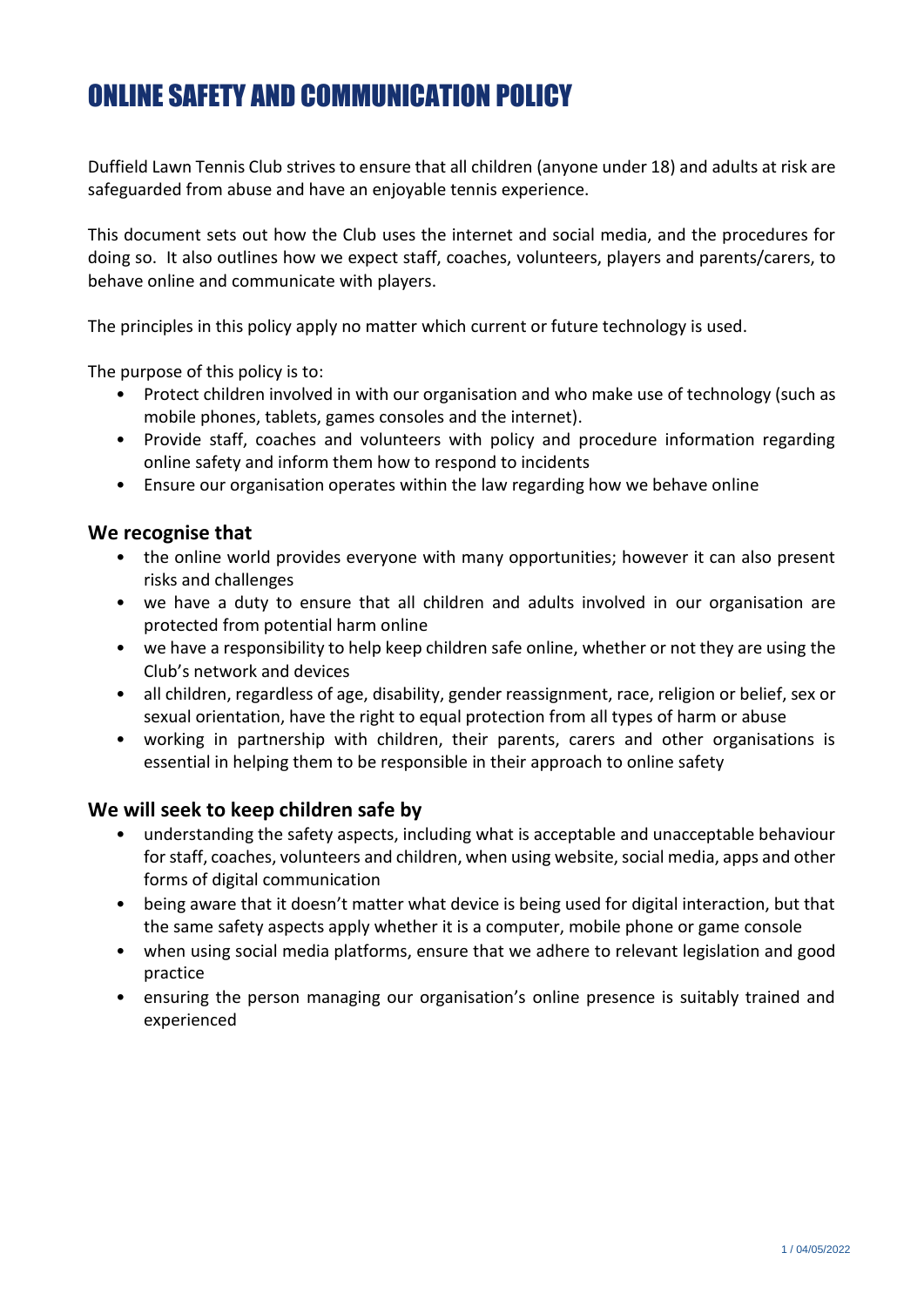## **Managing our online presence**

Our online presence through our website or social media platforms will adhere to the following guidelines:

- all social media accounts will be password-protected, and at least two members of staff and/or volunteers will have access to each account and password
- social media accounts will be monitored by a designated person, who will have been appointed by the committee
- the designated person managing our online presence will seek advice from our Welfare Officer and the LTA to advise on safeguarding requirements as required
- the designated person will remove any inappropriate posts, explaining why, and informing anyone who may be affected (as well as the parents of any children involved)
- account, page and event settings will be set to 'private' so that only those invited can see their content
- social media pages/groups (e.g. Facebook pages/groups) used to communicate with children must be an organization, community or sports group and not personal
- identifying details such as a child's home address, school details, telephone number or email will not be posted on social media platforms
- any posts or correspondence will be of a professional purpose
- we'll make sure children are aware of who manages our social media accounts and who to contact if they have any concerns about the running of the account
- parents will be asked to give their consent for us to communicate with their children through social media, or by any other means of communication
- parents will need to give consent for photographs or videos of their child to be posted on social media
- all of our accounts and email addresses will be appropriate, fit for purpose and only used for club-specific activities

# **What** we expect of staff, coaches and volunteers

- they should be aware of this policy and behave in accordance with it
- they should seek the advice from our Welfare Officer and the LTA if they have any concerns about the use of the internet or social media
- any messages they wish to send out to children must be sent through the designated person responsible for the organisation's online presence
- they must not 'friend' or 'follow' children from personal accounts on social media
- they must make sure any content posted is accurate and appropriate
- they must not communicate with children via personal accounts or private messages
- they must communicate with parents through email or in writing, or use an organisational account, profile or website rather than via personal social media accounts
- they must copy in parents or at least one other member of staff, coach or volunteer should to any communications sent to children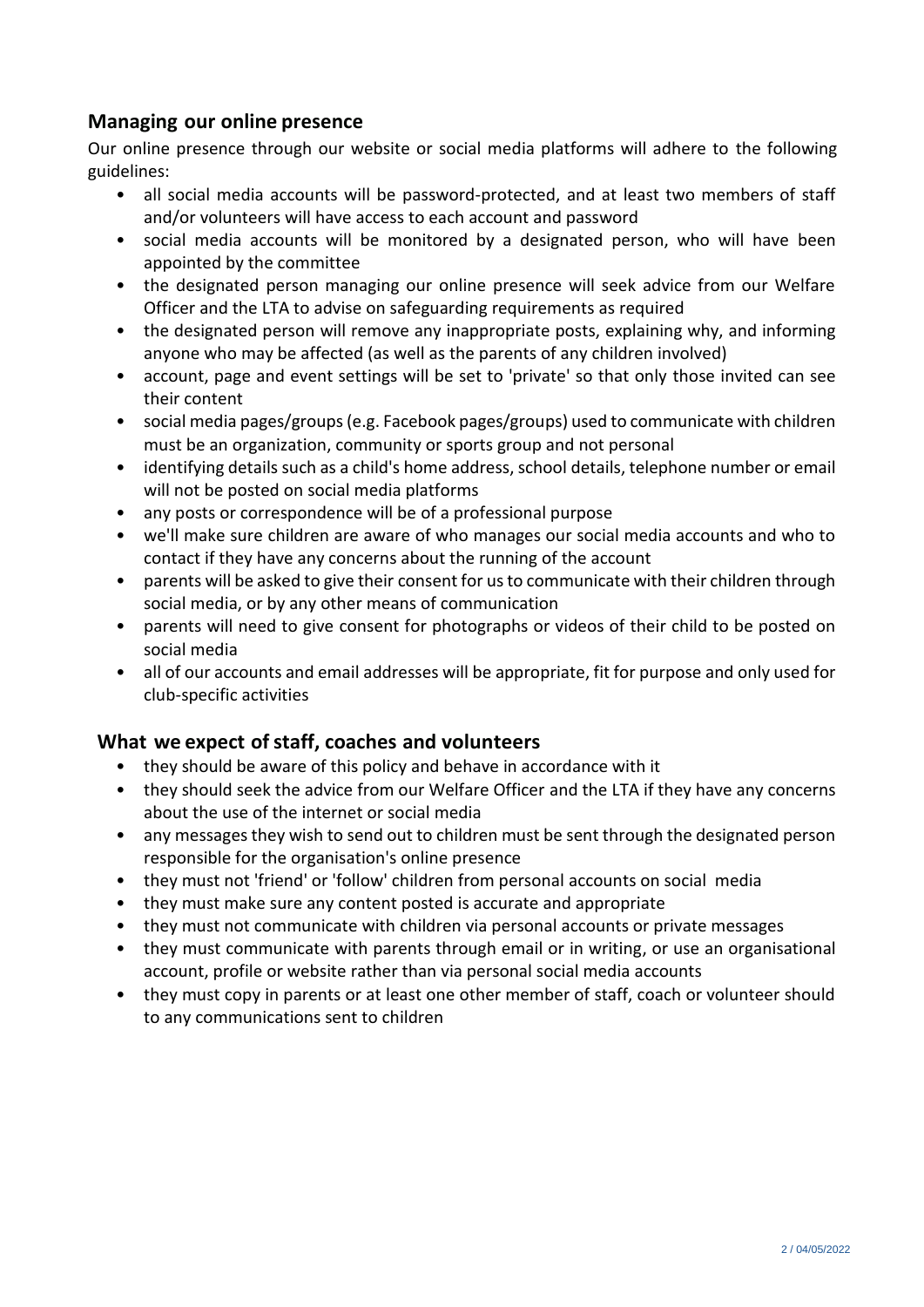- they must avoid communication with children beyond dedicated event or activity timings , unless it is necessary for professional purposes (i.e. emergencies, whilst on a trip, etc.) and contacting the parents is not possible
- they must sign off any communication in a professional manner, avoiding the use of emojis or symbols such as kisses ("Xs")
- they must respond to any disclosure of abuse in line with the safeguarding policy
- they must not engage in sexting, or send pictures or messages that are abusive, obscene, inappropriate, indecent or menacing to anyone

#### **What we expect of children**

- they should be aware of this policy
- they should follow the guidelines set out in our acceptable use statement on all devices

## **What we expect of parents/carers**

- they should be aware of this policy and behave in accordance with it
- they should seek the advice from our Welfare Officer and the LTA if they have any concerns about the use of the internet or social media
- they should communicate with staff, coaches and volunteers in a professional and appropriate manner
- they must not engage in sexting, or send pictures or messages that are abusive, obscene, inappropriate, indecent or menacing to anyone

#### **Using mobile phones or other devices to communicate**

When using mobile phone or other devices to communicate, we will take the following precautions to help keep children safe:

- staff, coaches and volunteers will communicate through parents directly or copy them into all messages to children
- where it is necessary to contact children directly, and it is not possible to copy for the parents into the message, we will seek parental consent to do this
- messages will be used for professional communication, such as reminders about lesson times, meeting points etc.
- if a child tries to engage a member of staff, coach or volunteer in a conversation which is not of a professional manner (for example, their personal life), the member of staff, coach or volunteer will:
	- o end the conversation or not reply
	- $\circ$  inform the Welfare Officer as soon as possible and arrange to address the matter with the child and their parents appropriately
	- o if the conversation raises safeguarding concerns, notify the LTA as soon as possible